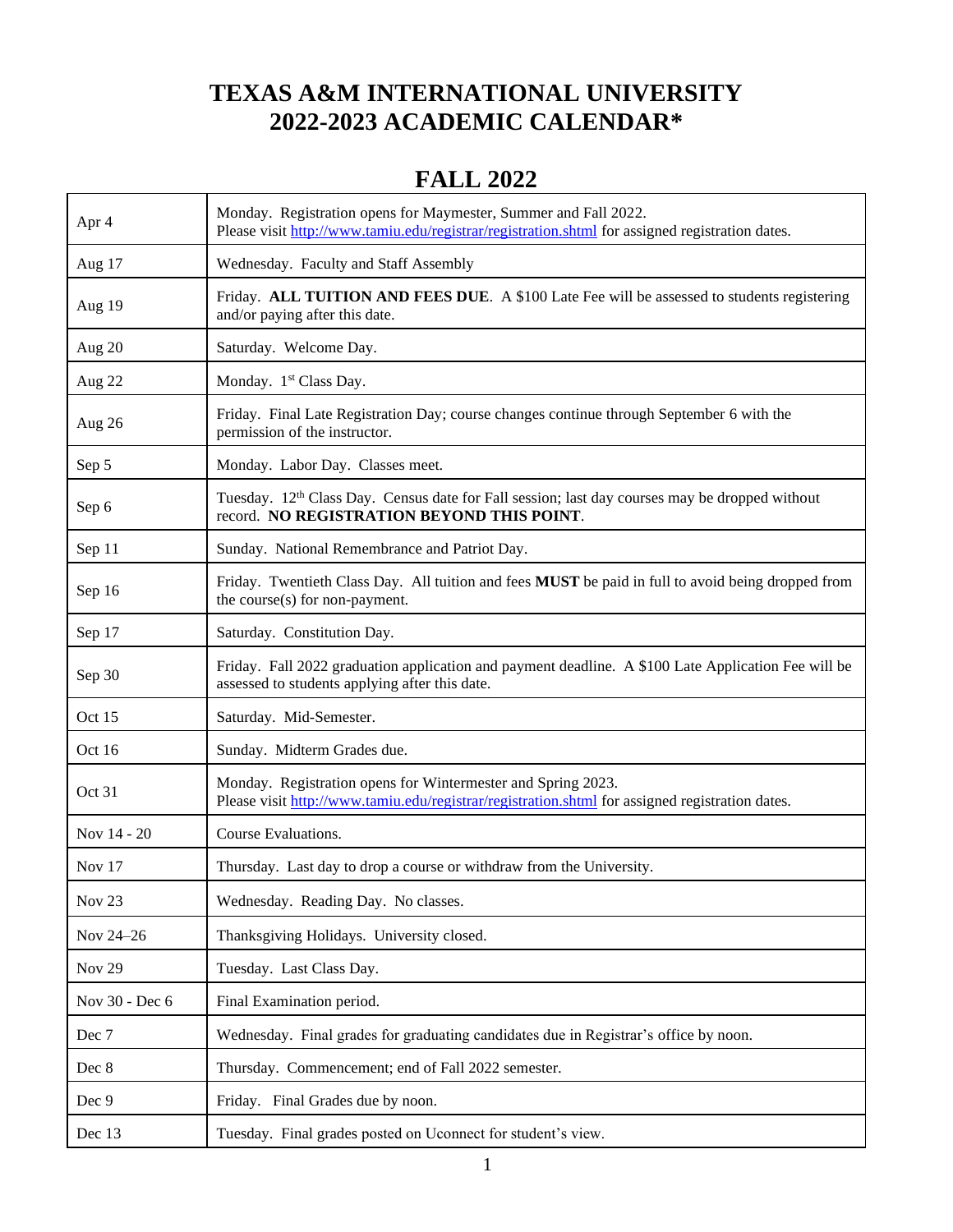| Dec $23 - Jan 1$ | University closed.                                                 |
|------------------|--------------------------------------------------------------------|
| Jan 9            | Monday. Diploma and transcripts available for Fall 2022 graduates. |

#### **FALL 2022 SUB-TERM I (7 WEEKS)**

| Aug $19$         | Friday. ALL TUITION AND FEES DUE and must be paid in full to avoid being dropped for non-<br>payment. A \$100 Late Fee will be assessed to students registering and/or paying after this date. |
|------------------|------------------------------------------------------------------------------------------------------------------------------------------------------------------------------------------------|
| Aug 22           | Monday. First Class Day Sub-Term I.                                                                                                                                                            |
| Aug 24           | Wednesday. Final Late Registration Day; course changes continue through August 26 with the<br>permission of instructor.                                                                        |
| Aug $26$         | Friday. Census date for Sub-Term I; last day courses may be dropped without record.<br>NO REGISTRATION BEYOND THIS POINT.                                                                      |
| Sep $26 - Oct 2$ | Course Evaluations.                                                                                                                                                                            |
| Sept 29          | Thursday. Last day to drop a course or withdraw from Sub-Term I.                                                                                                                               |
| Sep 30           | Friday. Fall 2022 graduation application and payment deadline. A \$100 Late Application Fee will be<br>assessed to students applying after this date.                                          |
| Oct 7            | Friday. Last Class Day and Final Exams for Sub-Term I.                                                                                                                                         |
| Oct $10$         | Monday. Final grades due by midnight.                                                                                                                                                          |
| Oct 12           | Wednesday. Final grades posted on Uconnect for student's view.                                                                                                                                 |

# **FALL 2022 SUB-TERM II (7 WEEKS)**

| Oct $14$          | Friday. ALL TUITION AND FEES DUE and must be paid in full to avoid being dropped for non-<br>payment. A \$100 Late Fee will be assessed to students registering and/or paying after this date. |
|-------------------|------------------------------------------------------------------------------------------------------------------------------------------------------------------------------------------------|
| Oct 17            | Monday. First Class Day Sub-Term II.                                                                                                                                                           |
| Oct 19            | Wednesday. Final Late Registration Day; course changes continue through October 21 with the<br>permission of the instructor.                                                                   |
| Oct 21            | Friday. Census date for Sub-Term II; last day courses may be dropped without record.<br>NO REGISTRATION BEYOND THIS POINT.                                                                     |
| Nov <sub>23</sub> | Wednesday. Reading Day. No classes.                                                                                                                                                            |
| Nov $24-26$       | Thanksgiving Holidays. University closed.                                                                                                                                                      |
| Nov $28 - Dec 4$  | Course Evaluations.                                                                                                                                                                            |
| Dec 1             | Thursday. Last day to drop a course or withdraw from Sub-Term II.                                                                                                                              |
| Dec 6             | Tuesday. Last Class Day and Final Exams for Sub-Term II.                                                                                                                                       |
| Dec 8             | Thursday. Commencement; end of Fall 2022 semester.                                                                                                                                             |
| Dec 9             | Friday. Final Grades due by noon.                                                                                                                                                              |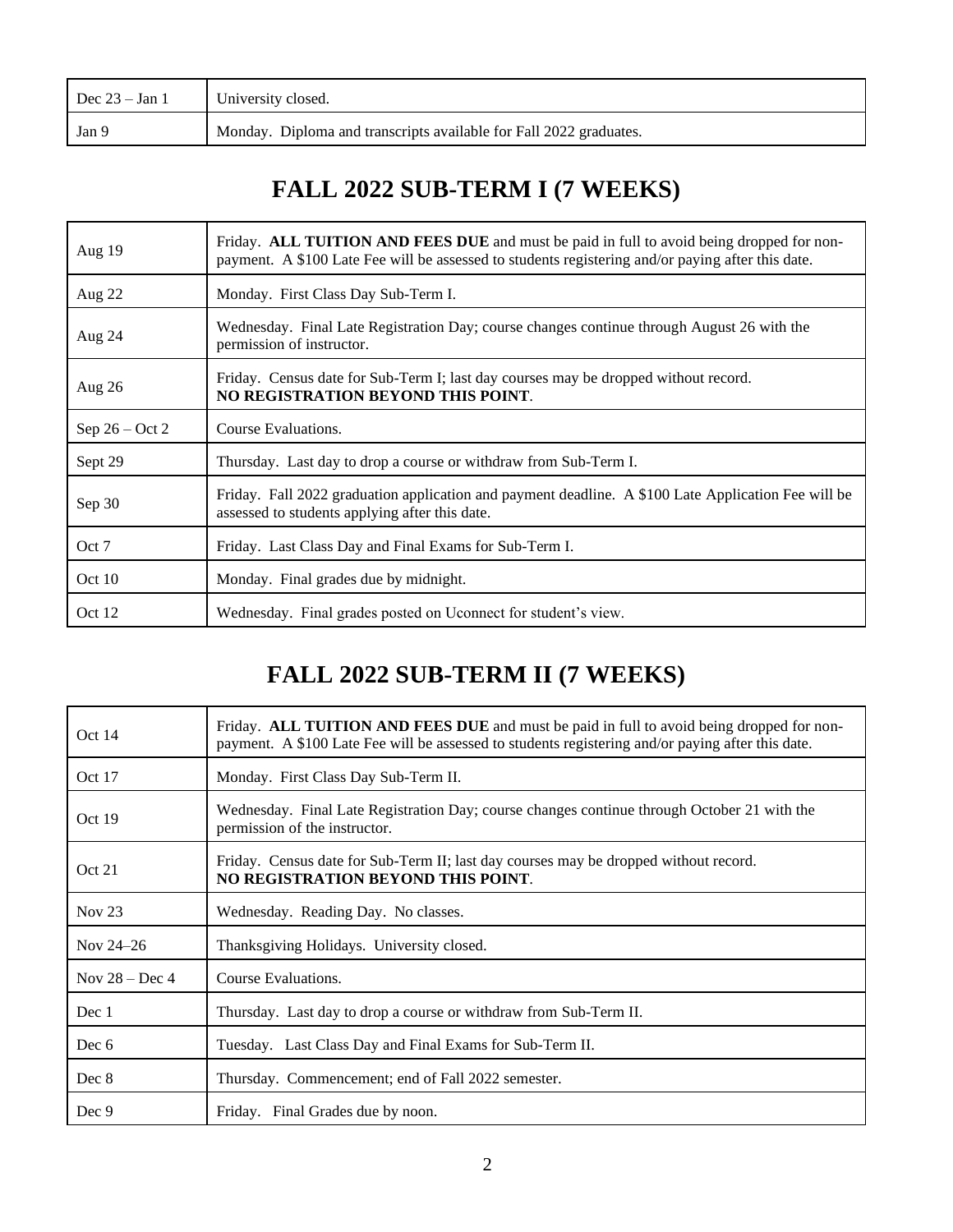| Dec $13$         | Tuesday. Final grades posted on Uconnect for student's view.       |
|------------------|--------------------------------------------------------------------|
| Dec $23 - Jan 1$ | University closed.                                                 |
| Jan 9            | Monday. Diploma and transcripts available for Fall 2022 graduates. |

### **WINTERMESTER 2023**

| Jan <sub>2</sub> | Monday. First Class Day and Census date for Wintermester. Last day classes may be added or<br>dropped for Wintermester. NO REGISTRATION BEYOND THIS POINT.<br>All tuition and fees <b>MUST</b> be paid in full to avoid being dropped from course(s) for non-payment. A<br>\$100 Late Fee will be assessed to students paying after this date. |
|------------------|------------------------------------------------------------------------------------------------------------------------------------------------------------------------------------------------------------------------------------------------------------------------------------------------------------------------------------------------|
| Jan 9 - 13       | Course Evaluations.                                                                                                                                                                                                                                                                                                                            |
| Jan $12$         | Thursday. Last day to drop a course or withdraw from Wintermester.                                                                                                                                                                                                                                                                             |
| Jan $13$         | Friday. Last Class Day and Final Exams for Wintermester.                                                                                                                                                                                                                                                                                       |
| Jan $15$         | Sunday. Final grades due by midnight.                                                                                                                                                                                                                                                                                                          |

### **SPRING 2023**

| Jan $13$          | Friday. ALL TUITION AND FEES DUE. A \$100 Late Fee will be assessed to students registering<br>and/or paying after this date. On-campus residences open for semester. |
|-------------------|-----------------------------------------------------------------------------------------------------------------------------------------------------------------------|
| Jan 16            | Monday. Martin Luther King Day. University closed.                                                                                                                    |
| Jan $17$          | Tuesday. First Class Day.                                                                                                                                             |
| Jan $23$          | Monday. Final Late Registration Day; course changes continue through February 1 with the<br>permission of instructor.                                                 |
| Feb 1             | Wednesday. Twelfth Class Day. Census date for Spring session; last day courses may be dropped<br>without record. NO REGISTRATION BEYOND THIS POINT.                   |
| Feb 13            | Monday. All tuition and fees MUST be paid in full to avoid being dropped from course(s) for non-<br>payment.                                                          |
| Feb <sub>28</sub> | Tuesday. Spring 2023 graduation application and payment deadline. A \$100 Late Application Fee<br>will be assessed to students applying after this date.              |
| Mar 11            | Saturday. Mid-Semester.                                                                                                                                               |
| Mar 12            | Sunday. Midterm Grades due at midnight.                                                                                                                               |
| Mar 13-18         | Spring Break; no classes. University closed March 17                                                                                                                  |
| Apr 3             | Monday. Registration opens for Maymester, Summer and Fall 2023.<br>Please visit http://www.tamiu.edu/registrar/registration.shtml for assigned registration dates.    |
| Apr 7 - 8         | Easter Holidays; no classes. University open.                                                                                                                         |
| Apr $17 - 23$     | Course Evaluations.                                                                                                                                                   |
| Apr 20            | Thursday. Last day to drop a course or withdraw from the University.                                                                                                  |
| May 1             | Monday. Last Class Day.                                                                                                                                               |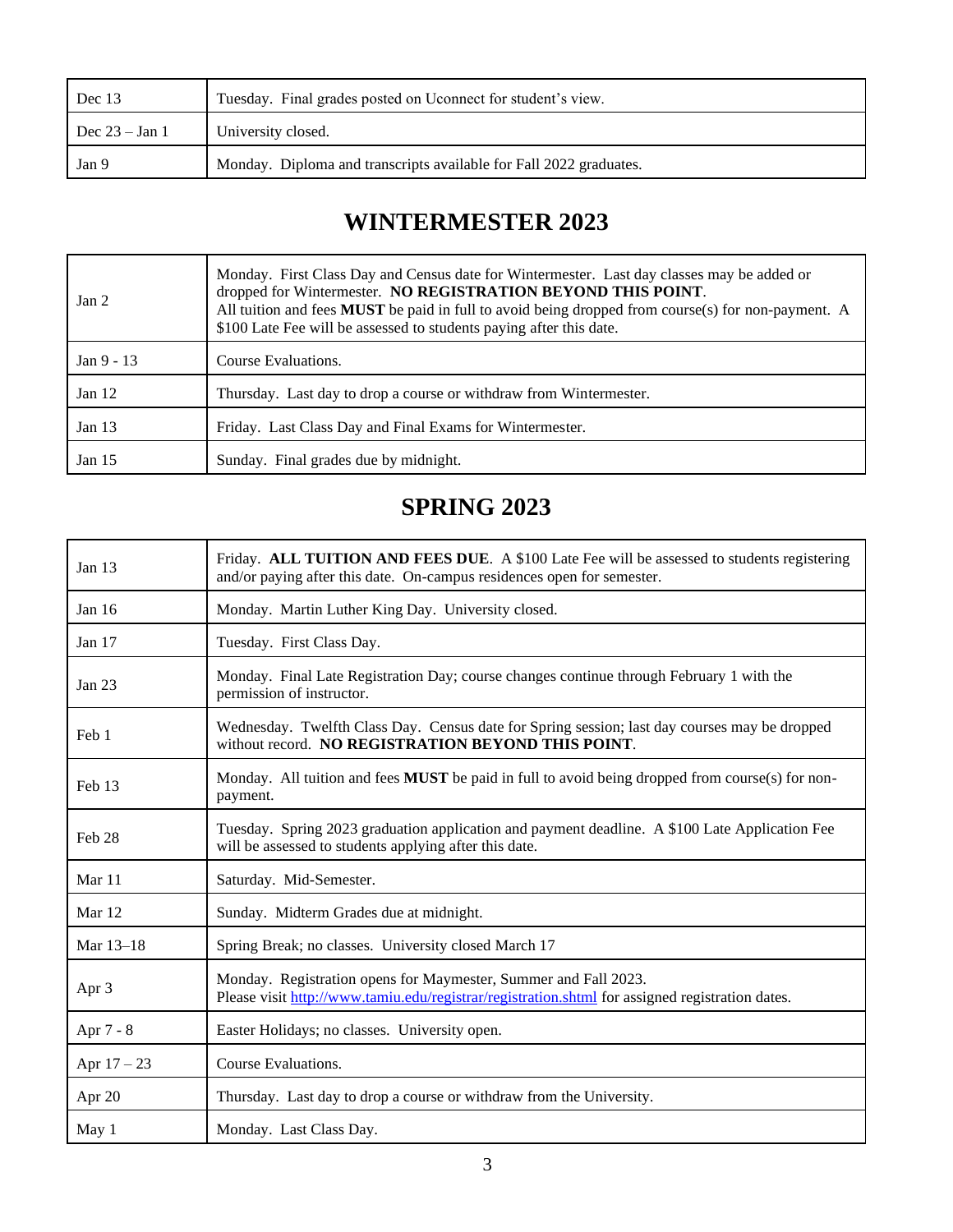| May $2-8$ | Final Examination period.                                                          |
|-----------|------------------------------------------------------------------------------------|
| May 9     | Tuesday. Final grades for graduating candidates due in Registrar's office by noon. |
| May 10    | Wednesday. Commencement; end of Spring 2023 semester.                              |
| May 12    | Friday. Final Grades due by noon.                                                  |
| May $16$  | Tuesday. Final grades posted on Uconnect for students' view.                       |
| May 26    | Friday. Diploma and transcripts available for Spring 2023 graduates.               |

## **SPRING 2023 SUB-TERM I (7 WEEKS)**

| Jan $13$          | Friday. ALL TUITION AND FEES DUE and must be paid in full to avoid being dropped for non-<br>payment. A \$100 Late Fee will be assessed to students registering and/or paying after this date. |
|-------------------|------------------------------------------------------------------------------------------------------------------------------------------------------------------------------------------------|
| Jan $17$          | Tuesday. First Class Day Sub-Term I.                                                                                                                                                           |
| Jan <sub>19</sub> | Thursday. Final Late Registration Day; course changes continue through January 23 with the<br>permission of the instructor.                                                                    |
| Jan $23$          | Monday. Census date for Sub-Term I; last day courses may be dropped without record.<br>NO REGISTRATION BEYOND THIS POINT.                                                                      |
| Feb 28            | Tuesday. Spring 2023 graduation application and payment deadline. A \$100 Late Application Fee<br>will be assessed to students applying after this date.                                       |
| Feb 27 - Mar 5    | Course Evaluations.                                                                                                                                                                            |
| Mar 2             | Thursday. Last day to drop a course or withdraw from Sub-Term I.                                                                                                                               |
| Mar 6             | Monday. Last Class Day and Final Exams for Sub-Term I.                                                                                                                                         |
| Mar 9             | Thursday. Final grades due by midnight.                                                                                                                                                        |
| Mar $13$          | Monday. Final grades posted on Uconnect for students' view.                                                                                                                                    |

### **SPRING 2023 SUB-TERM II (7 WEEKS)**

| Mar $20$  | Monday. First Class Day Sub-Term II. ALL TUITION AND FEES DUE and must be paid in full<br>to avoid being dropped for non-payment A \$100 Late Fee will be assessed to students registering<br>and/or paying after this date. |
|-----------|------------------------------------------------------------------------------------------------------------------------------------------------------------------------------------------------------------------------------|
| Mar 22    | Wednesday. Final Late Registration Day; course changes continue through March 24 with the<br>permission of the instructor.                                                                                                   |
| Mar 24    | Friday. Census date for Sub-Term II; last day courses may be dropped without record.<br>NO REGISTRATION BEYOND THIS POINT.                                                                                                   |
| Apr 24-30 | Course Evaluations.                                                                                                                                                                                                          |
| Apr 27    | Thursday. Last day to drop a course or withdraw from Sub-Term II.                                                                                                                                                            |
| May 5     | Friday. Last Class Day and Final Exams for Sub-Term II.                                                                                                                                                                      |
| May 9     | Tuesday. Final grades for graduating candidates due in Registrar's office by noon.                                                                                                                                           |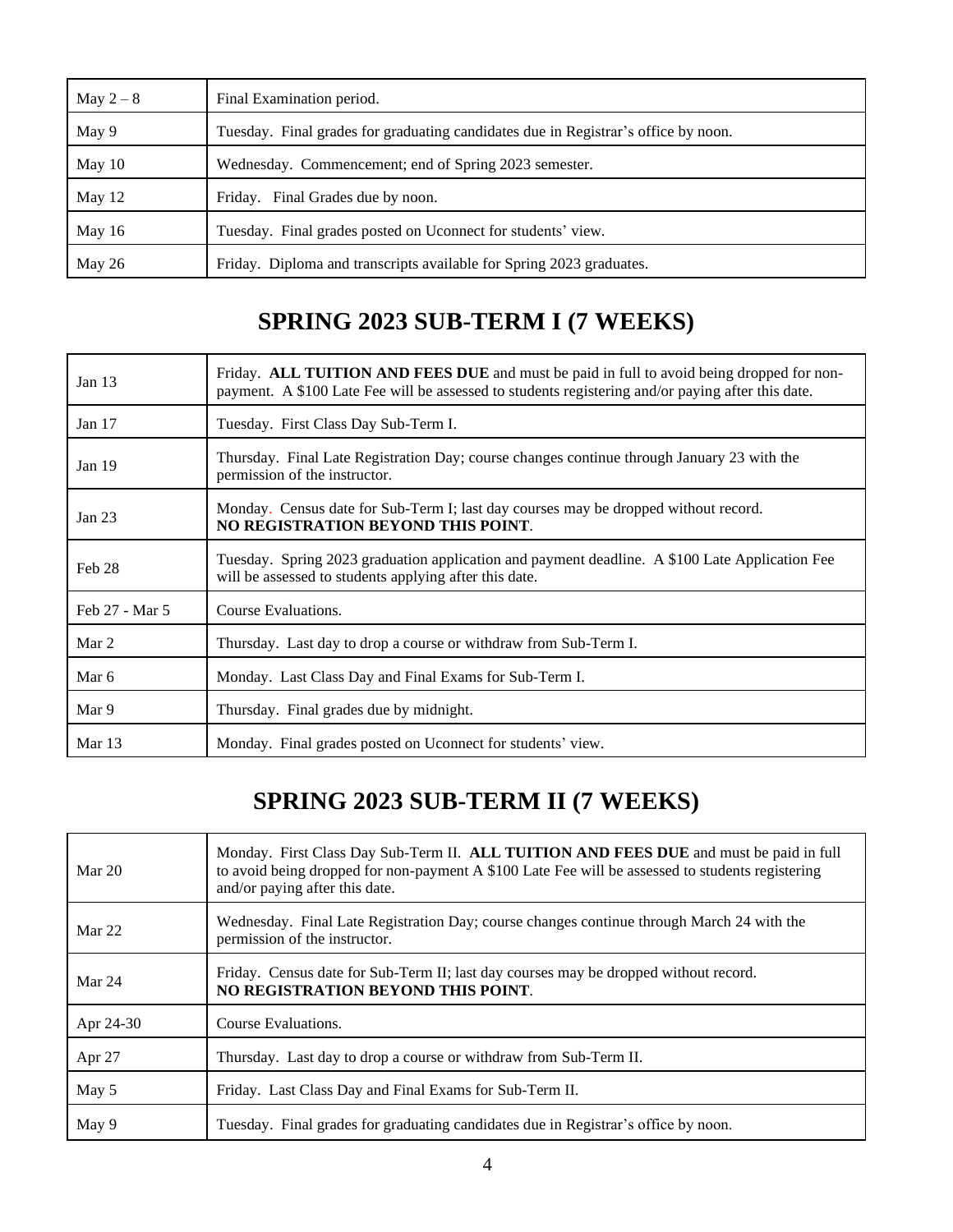| May $10$ | Wednesday. Commencement; end of Spring 2023 semester.                |
|----------|----------------------------------------------------------------------|
| May 12   | Friday. Final Grades due by noon.                                    |
| May 16   | Tuesday. Final grades posted on Uconnect for student's view.         |
| May 26   | Friday. Diploma and transcripts available for Spring 2023 graduates. |

## **MAYMESTER 2023**

| May 12            | Friday. ALL TUITION AND FEES DUE. All tuition and fees MUST be paid in full to avoid being<br>dropped from course(s) for non-payment. A \$100 Late Fee will be assessed to students registering<br>and/or paying after this date.            |
|-------------------|----------------------------------------------------------------------------------------------------------------------------------------------------------------------------------------------------------------------------------------------|
| May $15$          | Monday. First Class Day. Final Late Registration Day.                                                                                                                                                                                        |
| May $16$          | Tuesday. Census date for Maymester. Last day classes may be added or dropped for Maymester. All<br>tuition and fees MUST be paid in full to avoid being dropped from course(s) for non-payment. NO<br><b>REGISTRATION BEYOND THIS POINT.</b> |
| May 29            | Monday. Memorial Day; University closed. No classes.                                                                                                                                                                                         |
| May $29 -$ June 2 | Course Evaluations.                                                                                                                                                                                                                          |
| June 1            | Thursday. Last day to drop a course or withdraw from Maymester.                                                                                                                                                                              |
| June 2            | Friday. Last Class Day and Final Exams for Maymester.                                                                                                                                                                                        |
| June 4            | Sunday. Final grades due by midnight.                                                                                                                                                                                                        |
| June 6            | Tuesday. Final grades posted on Uconnect for student's view.                                                                                                                                                                                 |

# **SUMMER SEMESTER I 2023**

| June 2             | Friday. ALL TUITION AND FEES DUE FOR SSI. A \$100 Late Fee will be assessed to students<br>registering and/or paying after this date.                                                                                             |
|--------------------|-----------------------------------------------------------------------------------------------------------------------------------------------------------------------------------------------------------------------------------|
| June 5             | Monday. First Class Day.                                                                                                                                                                                                          |
| June 6             | Tuesday. Final Late Registration Day. Course changes continue through June 8 with the permission<br>of the instructor. All tuition and fees <b>MUST</b> be paid in full to avoid being dropped from course(s) for<br>non-payment. |
| June 8             | Thursday. Fourth Class Day. Census date for Summer I; last day courses may be dropped without<br>record. NO REGISTRATION BEYOND THIS POINT.                                                                                       |
| June 9             | Friday. Summer I classes meet.                                                                                                                                                                                                    |
| June 19            | Monday. Juneteenth observed. University closed. No classes.                                                                                                                                                                       |
| June $26 -$ July 2 | Course Evaluations.                                                                                                                                                                                                               |
| June 29            | Thursday. Last day to drop a course or withdraw from the University.                                                                                                                                                              |
| June 30            | Friday. Summer 2023 graduation application and payment deadline. A \$100 Late Application Fee<br>will be assessed to students applying after this date.                                                                           |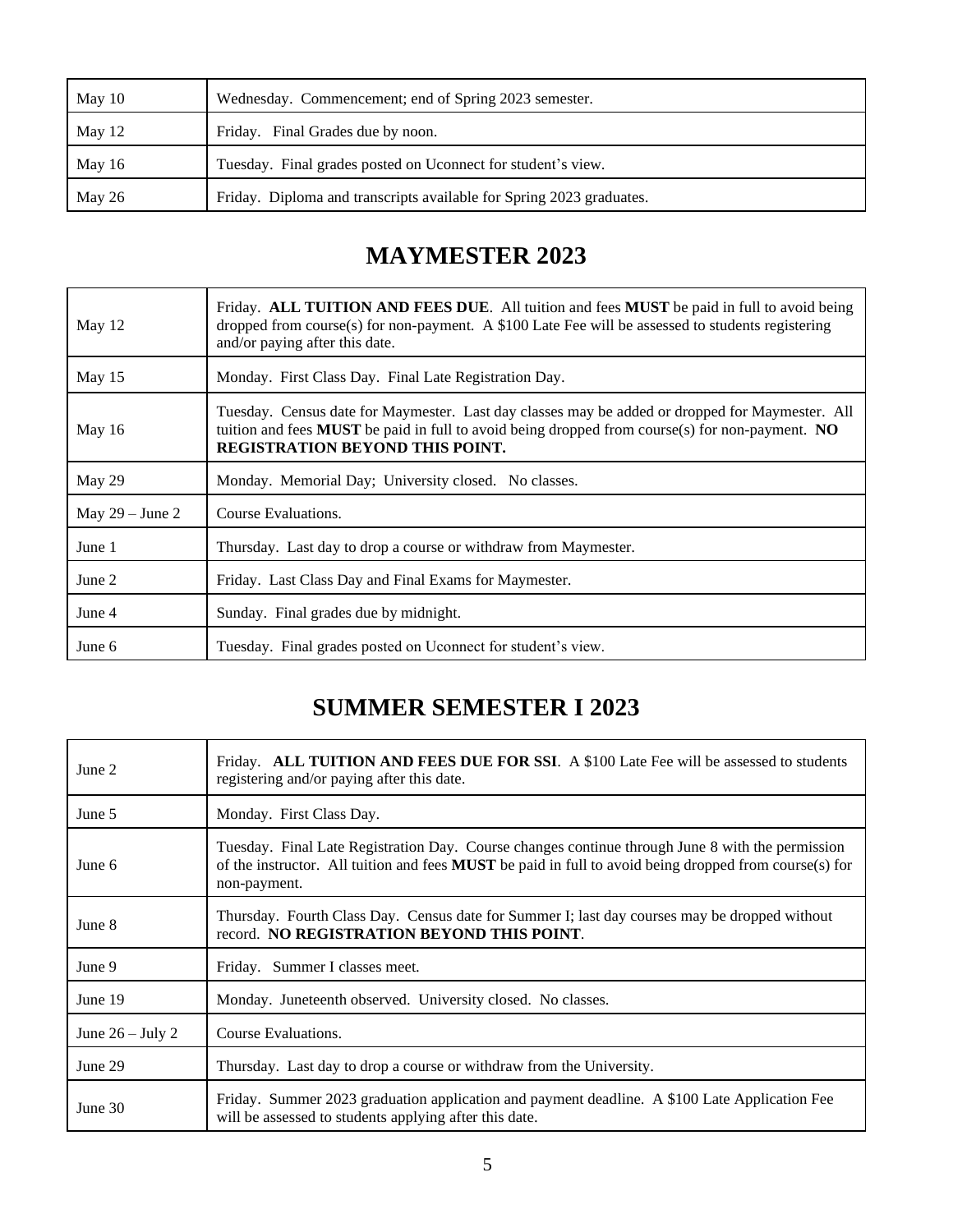| July 4  | Tuesday. Independence Day; University closed. No classes.                                                             |
|---------|-----------------------------------------------------------------------------------------------------------------------|
| July 6  | Thursday. Last Class Day.                                                                                             |
| July 7  | Friday. Final Examinations. Exams are administered at scheduled class meeting times. End of<br>Summer Session I 2023. |
| July 9  | Sunday. Final grades due by midnight.                                                                                 |
| July 11 | Tuesday. Final grades posted on Uconnect for student's view.                                                          |

### **SUMMER SEMESTER II 2023**

| July 7            | Friday. ALL TUITION AND FEES DUE FOR SSII. A \$100 Late Fee will be assessed to students<br>registering and/or paying after this date.                                                                                             |
|-------------------|------------------------------------------------------------------------------------------------------------------------------------------------------------------------------------------------------------------------------------|
| July 10           | Monday. First Class Day.                                                                                                                                                                                                           |
| July 11           | Tuesday. Final Late Registration Day. Course changes continue through July 13 with the permission<br>of the instructor. All tuition and fees <b>MUST</b> be paid in full to avoid being dropped from course(s) for<br>non-payment. |
| July 13           | Thursday. Fourth Class Day. Census date for Summer II; last day courses may be dropped without<br>record. NO REGISTRATION BEYOND THIS POINT.                                                                                       |
| July $31 - Aug 6$ | Course Evaluations.                                                                                                                                                                                                                |
| Aug 3             | Thursday. Last day to drop a course or withdraw from the University.                                                                                                                                                               |
| Aug 9             | Wednesday. Last Class Day.                                                                                                                                                                                                         |
| Aug $10$          | Thursday. Final Examinations. Exams are administered at scheduled class meeting times. End of<br>Summer Session II 2023.                                                                                                           |
| Aug $13$          | Sunday. Final grades due by midnight.                                                                                                                                                                                              |
| Aug $15$          | Tuesday. Final grades posted on Uconnect for students' view.                                                                                                                                                                       |
| Aug $18$          | Friday. Diploma and transcripts available for Summer 2023 degree completers.                                                                                                                                                       |

#### **SUMMER SEMESTER III 2023**

| June 2             | Friday. ALL TUITION AND FEES DUE FOR SSIII. A \$100 Late Fee will be assessed to<br>students registering and/or paying after this date.                                                                               |
|--------------------|-----------------------------------------------------------------------------------------------------------------------------------------------------------------------------------------------------------------------|
| June 5             | Monday. First Class Day.                                                                                                                                                                                              |
| June 9             | Friday. Final Late Registration Day. Course changes continue through June 20 with permission of<br>instructor. All tuition and fees $MUST$ be paid in full to avoid being dropped from course(s) for non-<br>payment. |
| June $20$          | Tuesday. Twelfth Class Day. Census date for Summer III; last day courses may be dropped without<br>record. NO REGISTRATION BEYOND THIS POINT.                                                                         |
| June $30$          | Friday. Summer 2023 graduation application and payment deadline. A \$100 Late Application Fee<br>will be assessed to students applying after this date.                                                               |
| July $31 - Aug\ 6$ | Course Evaluations.                                                                                                                                                                                                   |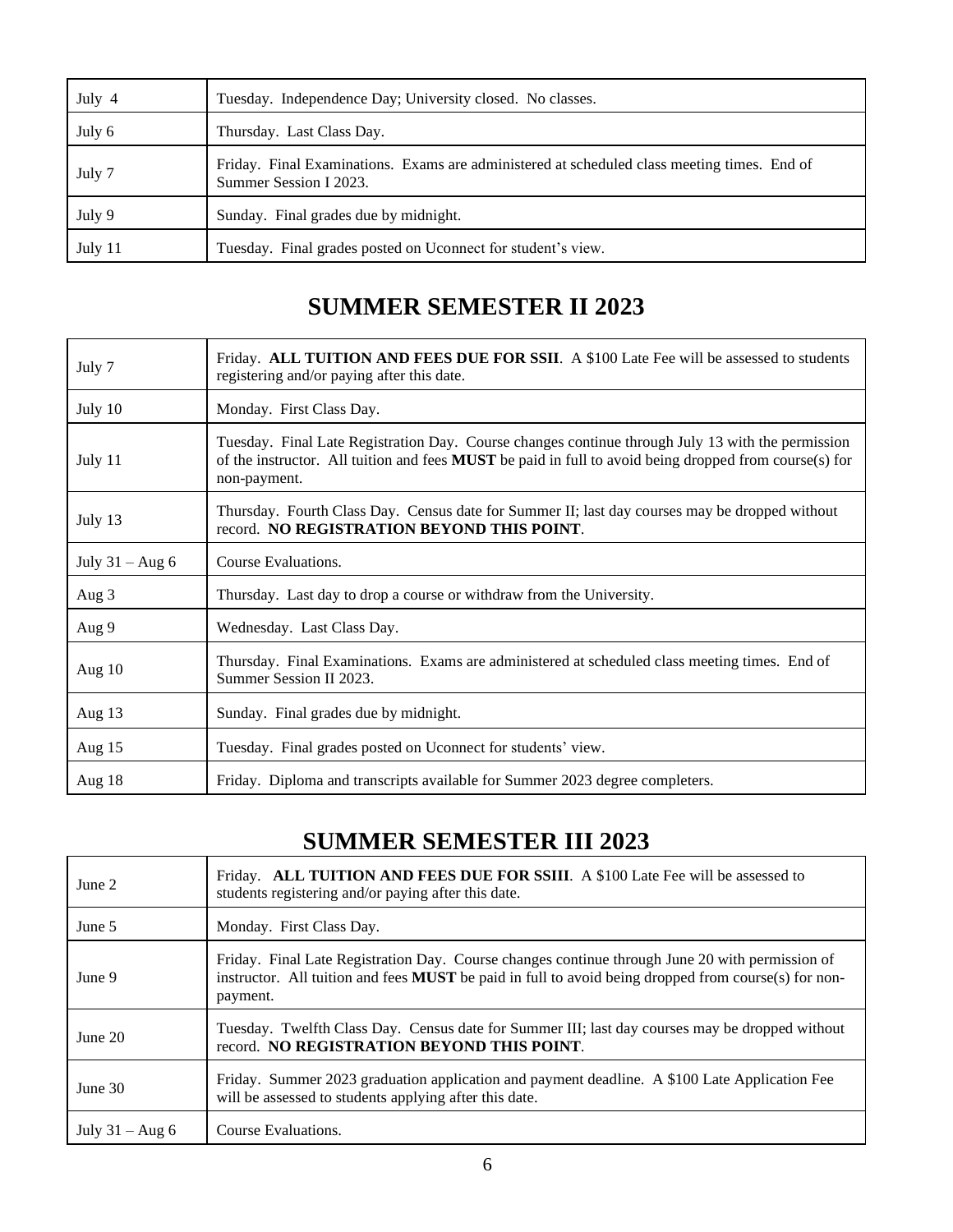| Aug 3    | Thursday. Last day to drop a course or withdraw from the University.                                                    |
|----------|-------------------------------------------------------------------------------------------------------------------------|
| Aug $10$ | Thursday. Last Class Day.                                                                                               |
| Aug $11$ | Friday. Final Examinations. Exams are administered at scheduled class meeting times. End of<br>Summer Session III 2023. |
| Aug $13$ | Sunday. Final grades due by midnight.                                                                                   |
| Aug $15$ | Tuesday. Final grades posted on Uconnect for students' view.                                                            |
| Sep 1    | Friday. Diploma and transcripts available for Summer 2023 degree completers.                                            |

#### **SUMMER 2023 SUB-TERM I (7 WEEKS)**

| May 12       | Friday. ALL TUITION AND FEES DUE. All tuition and fees MUST be paid in full to avoid being<br>dropped from course(s) for non-payment. A \$100 Late Fee will be assessed to students registering<br>and/or paying after this date. |
|--------------|-----------------------------------------------------------------------------------------------------------------------------------------------------------------------------------------------------------------------------------|
| May 15       | Monday. First Class Day Sub-Term I.                                                                                                                                                                                               |
| May 17       | Wednesday. Final Late Registration Day; course changes continue through May 19 with permission<br>of instructor.                                                                                                                  |
| May 19       | Friday. Census date for Sub-Term I; last day courses may be dropped without record.<br>NO REGISTRATION BEYOND THIS POINT.                                                                                                         |
| June 19 - 25 | Course Evaluations.                                                                                                                                                                                                               |
| June 22      | Thursday. Last day to drop a course or withdraw from Sub-Term I.                                                                                                                                                                  |
| June $30$    | Friday. Last Class Day and Final Exams for Sub-Term I.                                                                                                                                                                            |
| June $30$    | Friday. Summer 2023 graduation application and payment deadline. A \$100 Late Application Fee<br>will be assessed to students applying after this date.                                                                           |
| July 2       | Sunday. Final grades due by midnight.                                                                                                                                                                                             |
| July 5       | Wednesday. Final grades posted on Uconnect for student's view.                                                                                                                                                                    |

# **SUMMER 2023 SUB-TERM II (7 WEEKS)**

| July 7        | Friday. ALL TUITION AND FEES DUE and must be paid in full to avoid being dropped for non-<br>payment. A \$100 Late Fee will be assessed to students registering and/or paying after this date. |
|---------------|------------------------------------------------------------------------------------------------------------------------------------------------------------------------------------------------|
| July 10       | Monday. First Class Day Sub-Term II.                                                                                                                                                           |
| July 12       | Wednesday. Final Late Registration Day; course changes continue through July 14 with permission<br>of instructor.                                                                              |
| July 14       | Friday. Census date for Sub-Term II; last day courses may be dropped without record.<br>NO REGISTRATION BEYOND THIS POINT.                                                                     |
| Aug $14 - 20$ | Course Evaluations.                                                                                                                                                                            |
| Aug 17        | Thursday. Last day to drop a course or withdraw from Sub-Term II.                                                                                                                              |